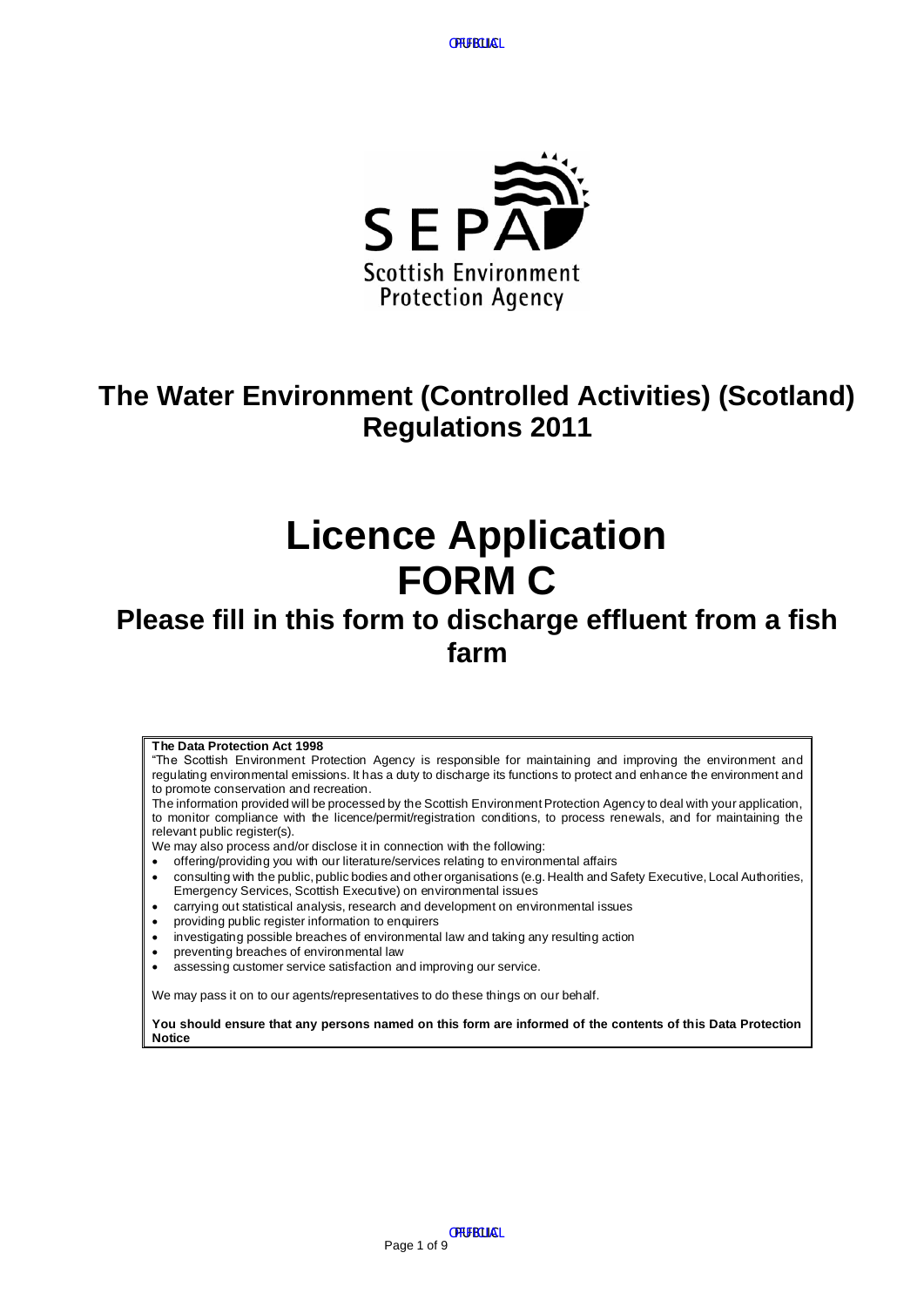### **ADDITIONAL INFORMATION**

In addition to the application form some supporting information is required. You can discuss these requirements with the local SEPA office.

#### **For land based fish farm or associated land based facilities:**

- A drainage plan showing the drainage layout of the fish farm (e.g. discharge points, treatment facilities, inlets and outlets. Number, size and design of tanks/ponds)
- Design drawings/details of treatment facilities

#### **For cage farms:**

- A drawing showing the design, dimensions and layout of the cages
- A plan showing the area licensed by the Crown Estate or planning consent within which the cages will be confined (National Grid References (10 characters e.g. NT 1234 5678) should be identified on the map at four points around the perimeter of the area.
- Documentation on the chemicals to be used on site
- Environmental survey data provided to comply with any required specifications which define the requirements for pre-development hydro graphic, water chemistry and benthic biological surveys. Further details of these requirements are set out in the Marine Cage Fish Farm Procedures Manual available on the SEPA Website.

For marine cage fish farm sites, the outputs from the modelling package AutoDEPOMOD suggesting site biomass limits and limits for sea lice medicines. Further details of these requirements are set out in the Marine Cage Fish Farm Procedures Manual available on the SEPA Website.

### **SECTION 1: GENERAL INFORMATION**

**1.1 If not already included on your 'Site Plan' (see Form A), please provide a "Drainage Plan" showing:**

- The site drainage layout (if applicable)
- All discharge point(s) locations
- The layout of the cage fish farm (if applicable)
- Identify pollution risk areas/chemical and oil stores

Reference the Plan "Drainage Plan" and attach it to your application

| <b>1.2 About Site Development</b>                                                       |  |                                    |            |                                                                 |   |
|-----------------------------------------------------------------------------------------|--|------------------------------------|------------|-----------------------------------------------------------------|---|
| Will the effluent come from (tick box)                                                  |  |                                    |            |                                                                 |   |
| an existing development<br>or discharge?                                                |  | a new development<br>or discharge? |            | an alteration to<br>an existing<br>development or<br>discharge? | ⊠ |
| Planning Permission ref no. (if applicable)                                             |  |                                    | 20/231/MAR |                                                                 |   |
| Building Warrant reference no. (if applicable)<br>Crown Estate Lease no (if applicable) |  | OR-75-5                            |            |                                                                 |   |

| <b>1.3 Receiving Environment</b>                      |                           |            |                                                             |        |                         |  |
|-------------------------------------------------------|---------------------------|------------|-------------------------------------------------------------|--------|-------------------------|--|
| Where will the discharge be made to: (please<br>tick) | River?                    |            | Freshwater loch?                                            | $\Box$ | Land via a<br>soakaway? |  |
|                                                       | Direct to<br>groundwater? |            | Estuary (i.e. transitional<br>waters) or coastal<br>waters? | ⊠      | Land?                   |  |
| Is the discharge via a partial soakaway?              |                           | $\Box$ YES | ⊠ мо                                                        |        |                         |  |
| What is the name of the receiving water (if known)?   |                           |            | <b>Scapa Flow, Orkney</b>                                   |        |                         |  |

| 1.4 About the outlet(s) (not applicable to discharges from cage sites)                                                                                 |                |  |                                          |  |                        |  |
|--------------------------------------------------------------------------------------------------------------------------------------------------------|----------------|--|------------------------------------------|--|------------------------|--|
| 1.4.1 Will the discharge be made through:<br>(please tick)                                                                                             | *a new outlet? |  | *an alteration to an<br>existing outlet? |  | an existing<br>outlet? |  |
| 1.4.2 *If a new outlet or alteration to existing outlet: submit outlet design so that SEPA can agree your engineering proposals, prior to<br>licensing |                |  |                                          |  |                        |  |
|                                                                                                                                                        |                |  |                                          |  |                        |  |
|                                                                                                                                                        |                |  |                                          |  |                        |  |

**1.4.3 National Grid Reference for Outlet(s) (at least 10 characters, format xx-xxxx–xxxx)**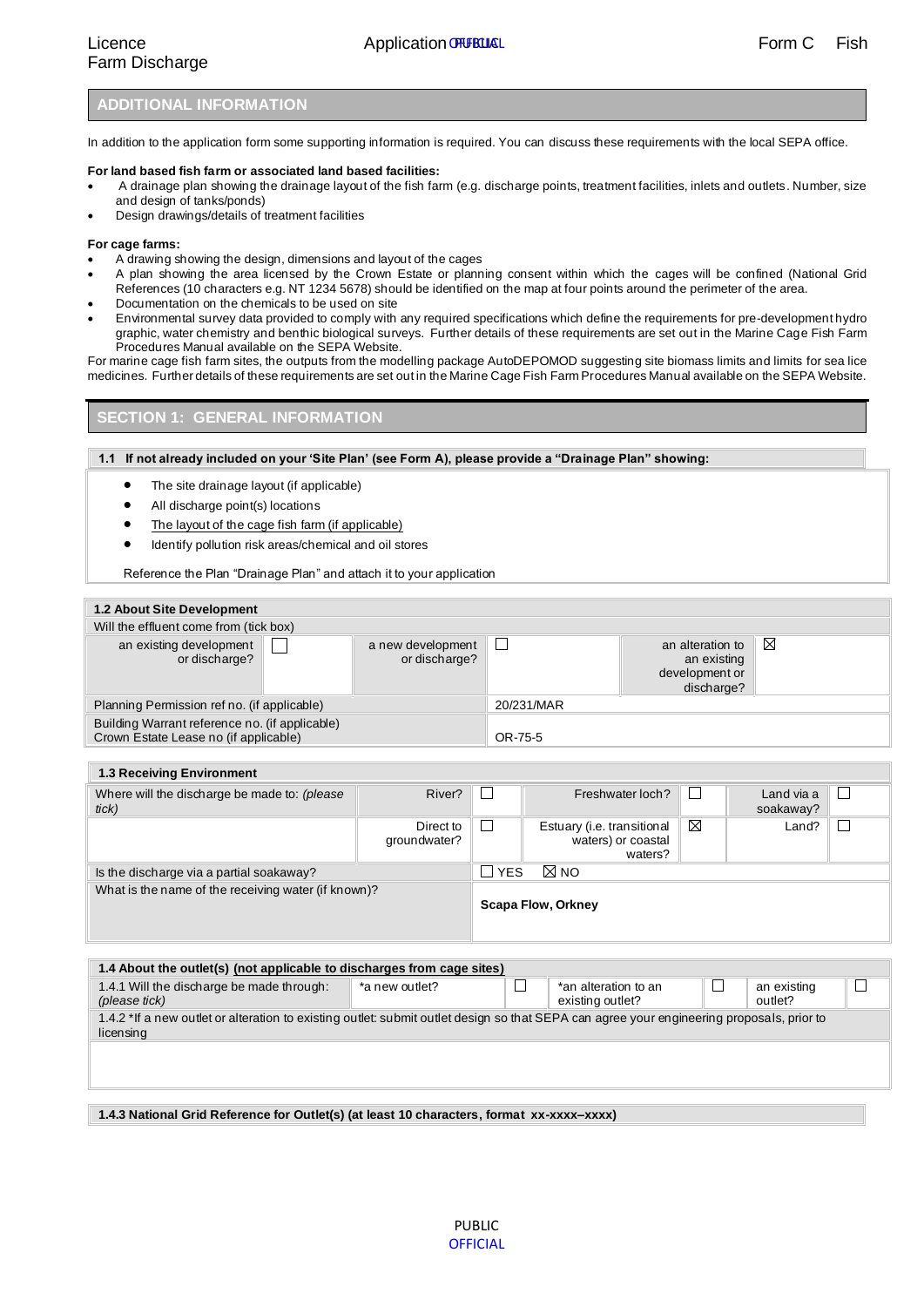# Farm Discharge

 $\overline{R}$ 

| .                                                                                                                             |                                 |
|-------------------------------------------------------------------------------------------------------------------------------|---------------------------------|
|                                                                                                                               | Outfall Internal diameter<br>mm |
|                                                                                                                               | mm                              |
|                                                                                                                               | mm                              |
| What provision will be made for samples to be taken of the effluent<br>discharged? (e.g. sampling chamber, automatic sampler) |                                 |
|                                                                                                                               |                                 |

| 1.5 In the boxes provided please indicate which of the following discharges you will be applying for (give the number of each discharge,<br>scale of discharge {i.e. complex licence or simple licence} and whether any environmental service claim is being made) |                                |                                                           |                                         |                                     |
|--------------------------------------------------------------------------------------------------------------------------------------------------------------------------------------------------------------------------------------------------------------------|--------------------------------|-----------------------------------------------------------|-----------------------------------------|-------------------------------------|
| Discharge                                                                                                                                                                                                                                                          | <b>Description</b>             | Number<br>of<br>discharges<br>applied for<br>State Number | Complex Licence<br>(CL)<br>State Number | Simple Licence (SL)<br>State Number |
| Fish Farm Effluent                                                                                                                                                                                                                                                 | Cage fish farm                 |                                                           |                                         |                                     |
|                                                                                                                                                                                                                                                                    | <b>Tank/hatchery Fish Farm</b> |                                                           |                                         |                                     |

**Note- if you claim Environmental Service then your reasoning must be set out on a separate sheet referenced "Environmental Service Claims". Information on Environmental Service is available in the Charging Scheme guidance, please see the Environmental Regulation (Scotland) Charging Scheme 2016 found on the SEPA website. SEPA Website: [http://www.sepa.org.uk/regulations/authorisations-and-permits/charging-schemes/charging-schemes-and-summary-charging](http://www.sepa.org.uk/regulations/authorisations-and-permits/charging-schemes/charging-schemes-and-summary-charging-booklets/)[booklets/](http://www.sepa.org.uk/regulations/authorisations-and-permits/charging-schemes/charging-schemes-and-summary-charging-booklets/)**

## **SECTION 2: FARM DETAILS**

| The fish farm is, or shall be (please tick)<br>2.1 |  |                                     |  |  |  |  |
|----------------------------------------------------|--|-------------------------------------|--|--|--|--|
| in the sea $\boxtimes$                             |  | in a sea loch or voe                |  |  |  |  |
| on land with a marine intake                       |  | on land with a freshwater<br>intake |  |  |  |  |
| in a freshwater loch                               |  | on land with a groundwater intake   |  |  |  |  |
| Other (please specify)                             |  |                                     |  |  |  |  |

| 2.2 | What species of fish do you rear or plan to rear? |                               |  |
|-----|---------------------------------------------------|-------------------------------|--|
|     |                                                   | Atlantic salmon (Salmo salar) |  |

### **PRODUCTION**

| 2.3 What is the planned maximum production? (in tonnes per<br>year)                      | 3521 tonnes/year    |
|------------------------------------------------------------------------------------------|---------------------|
| 2.4 What is the planned maximum weight of fish to be held at<br>(in tonnes)<br>any time? | tonnes/year<br>2500 |

**2.5 Please supply a stocking plan for the on-growing cycle based upon monthly projections. (Use a separate, referenced sheet if required.)** Production Plan attached

| 2.6 What is the planned maximum stocking density? |                         |
|---------------------------------------------------|-------------------------|
| (in kilograms per cubic metre)                    | 15.15 kg/m <sup>3</sup> |
|                                                   |                         |

#### **FISH FOOD**

| 2.7 What quantity of fish food do you plan to use? |                  |
|----------------------------------------------------|------------------|
| (in tonnes per year)                               | 1449 tonnes/year |

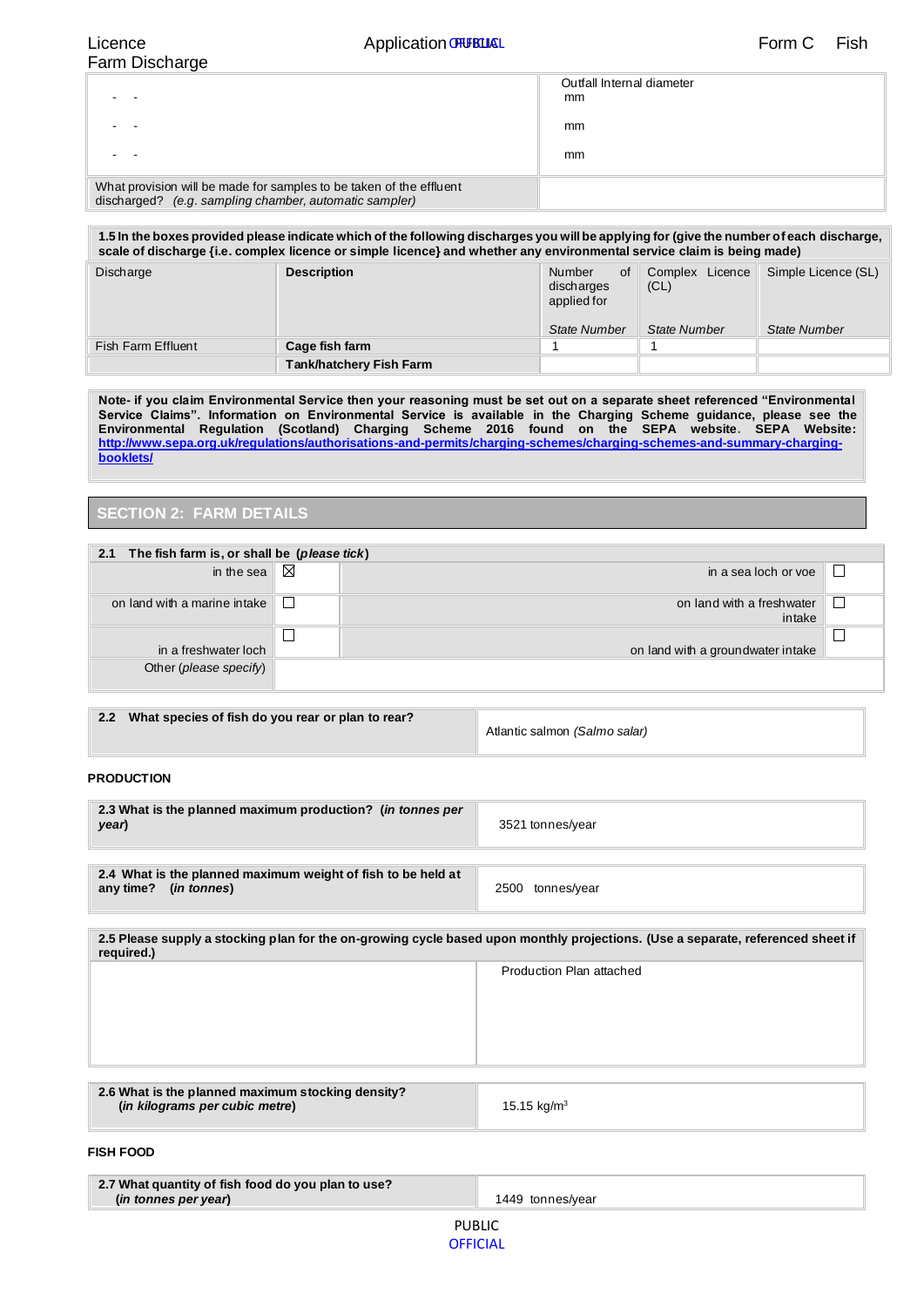PUBLIC **OFFICIAL**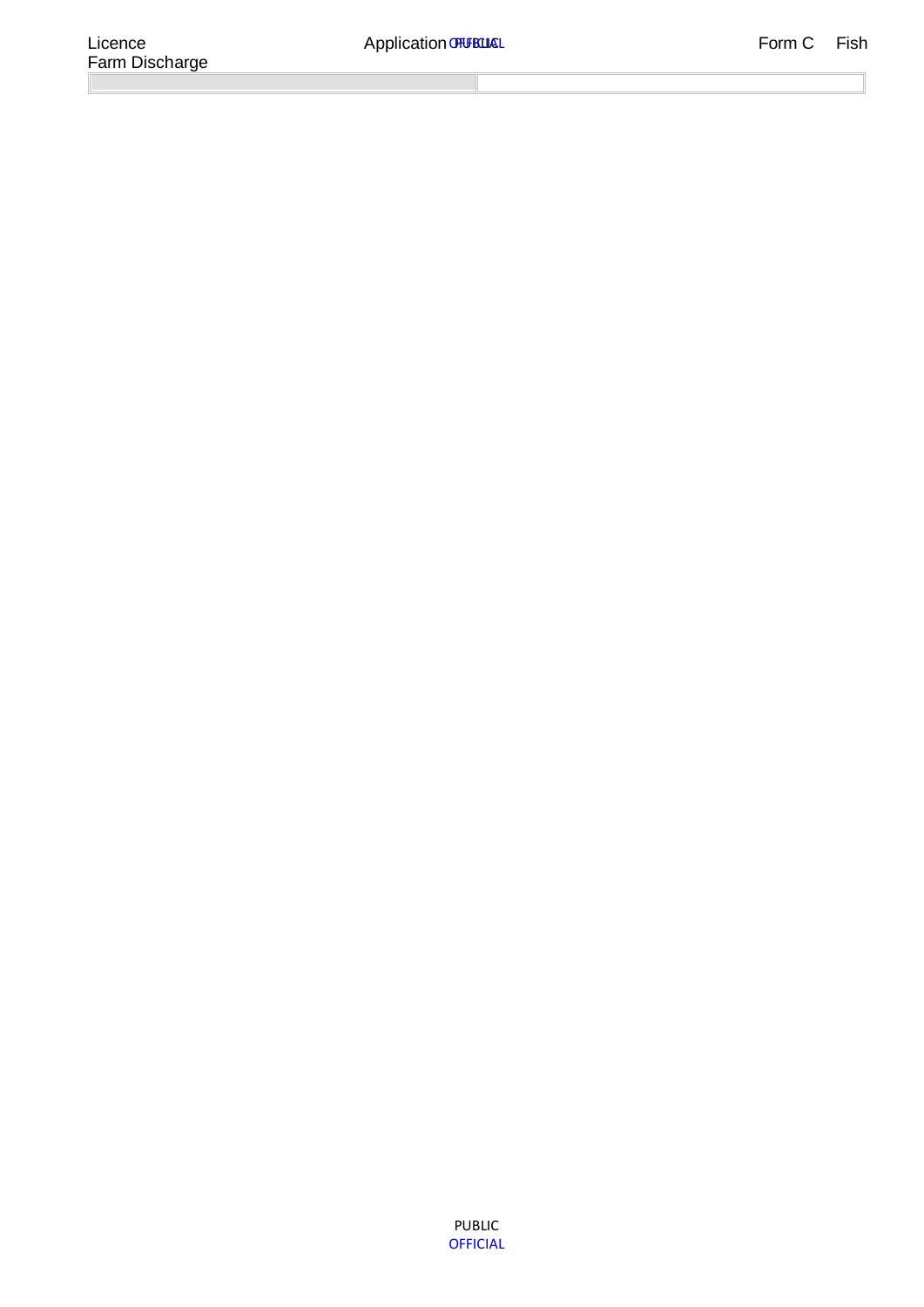| 2.8 What method is proposed to be used to feed the fish?                                                                                          | Remote feeding via feedbarge                  |  |  |
|---------------------------------------------------------------------------------------------------------------------------------------------------|-----------------------------------------------|--|--|
| 2.9 What food conversion ratio do you expect to achieve?<br>(Kilograms of fish production (wet weight) against<br>kilograms of food (wet weight)) | 1.27                                          |  |  |
| Note: please provide supporting documentation.                                                                                                    |                                               |  |  |
| 2.10 What will the phosphorus and nitrogen content of the<br>food be? (% composition by weight)                                                   | Phosphorous = $1.68\%$<br>Nitrogen $= 6.30\%$ |  |  |

#### **USE OF CHEMICALS**

|                                                                                                                                                                                | 2.11 Please list all chemicals/medicines that you intend to use on the farm, which may end up entering the receiving waters<br>(e.g. therapeutants, whether in-feed or bath treatments, anaesthetics, disinfectants, anti-fouling net coatings)                                           |                                                                                                                                       |  |  |
|--------------------------------------------------------------------------------------------------------------------------------------------------------------------------------|-------------------------------------------------------------------------------------------------------------------------------------------------------------------------------------------------------------------------------------------------------------------------------------------|---------------------------------------------------------------------------------------------------------------------------------------|--|--|
|                                                                                                                                                                                | The following details should be provided.                                                                                                                                                                                                                                                 |                                                                                                                                       |  |  |
|                                                                                                                                                                                | the trade name of chemical and the manufacturer:                                                                                                                                                                                                                                          | Antifoulants, anaesthetics, anti-microbials, anti-parasitics and                                                                      |  |  |
| $\bullet$                                                                                                                                                                      | the active ingredient                                                                                                                                                                                                                                                                     | disinfectants as per the SEPA permitted substances list. Also the<br>following anti-parasitics:                                       |  |  |
|                                                                                                                                                                                | a copy of the manufacturers data sheet for each chemical;                                                                                                                                                                                                                                 |                                                                                                                                       |  |  |
|                                                                                                                                                                                | a method statement, which explains in detail the procedure<br>used to carry out the treatment including measures to minimise<br>the release of chemicals to the environment.                                                                                                              | Excis: Novartis Animal Vaccines Ltd<br>Active ingredient: 1% cypermethrin (cis 40: trans 60) in an<br>ethanolic base                  |  |  |
| $\bullet$                                                                                                                                                                      | maximum treatment concentration (active ingredient) for each<br>chemical (where applicable);                                                                                                                                                                                              | Salmosan vet: Novartis Animal Vaccines Ltd<br>Active ingredient: azamethiphos 50% w/w                                                 |  |  |
| $\bullet$                                                                                                                                                                      | the number of applications typically needed for each complete<br>treatment:                                                                                                                                                                                                               | Alpha Max: Pharmaq                                                                                                                    |  |  |
| $\bullet$                                                                                                                                                                      | total quantity of neat chemical used for each application or the<br>amount of active ingredient;                                                                                                                                                                                          | Active ingredient: deltamethrin 10mg/ml                                                                                               |  |  |
|                                                                                                                                                                                | an indication of the number of treatments which could be<br>required over a year assuming (a) optimistic and (b) pessimistic<br>conditions:                                                                                                                                               | SLICE: MSD Animal health<br>Active ingredient: emamectin benzoate 0.2%                                                                |  |  |
| details of storage arrangements for chemicals;<br>For net anti-fouling coatings, information should be provided on<br>the sites where coatings will be applied and nets washed |                                                                                                                                                                                                                                                                                           | Please see attached Biomass and Chemotherapeutant modelling<br>report.                                                                |  |  |
|                                                                                                                                                                                | You should check product documentation (or if necessary, with the<br>manufacturers) to establish if any of the chemicals listed in the<br>annex to this form are present. If any of these chemicals are<br>present, you must list them and estimate the quantities which will<br>be used. | Matar - Marraharilaha armam that tha abamiada Batad rull ha agnaideand faniming cuithin tha Bagnag rubigh rull ardhauina thainarchaga |  |  |

*Note: You should be aware that the chemicals listed will be considered for inclusion within the licence which will authorise their subsequent use. The use of any other chemicals would be illegal and may make you liable to prosecution under the Water Environment (Controlled Activities) (Scotland) Regulations 2011.*

| SECTION 3: CAGE FISH FARMS                                                                                                                 |                          |
|--------------------------------------------------------------------------------------------------------------------------------------------|--------------------------|
| 3.1 Please state the planned maximum number of cages on site<br>and the proposed layout. (include a plan of the cage grid<br>and moorings) | 12 cages in a 6 x 2 grid |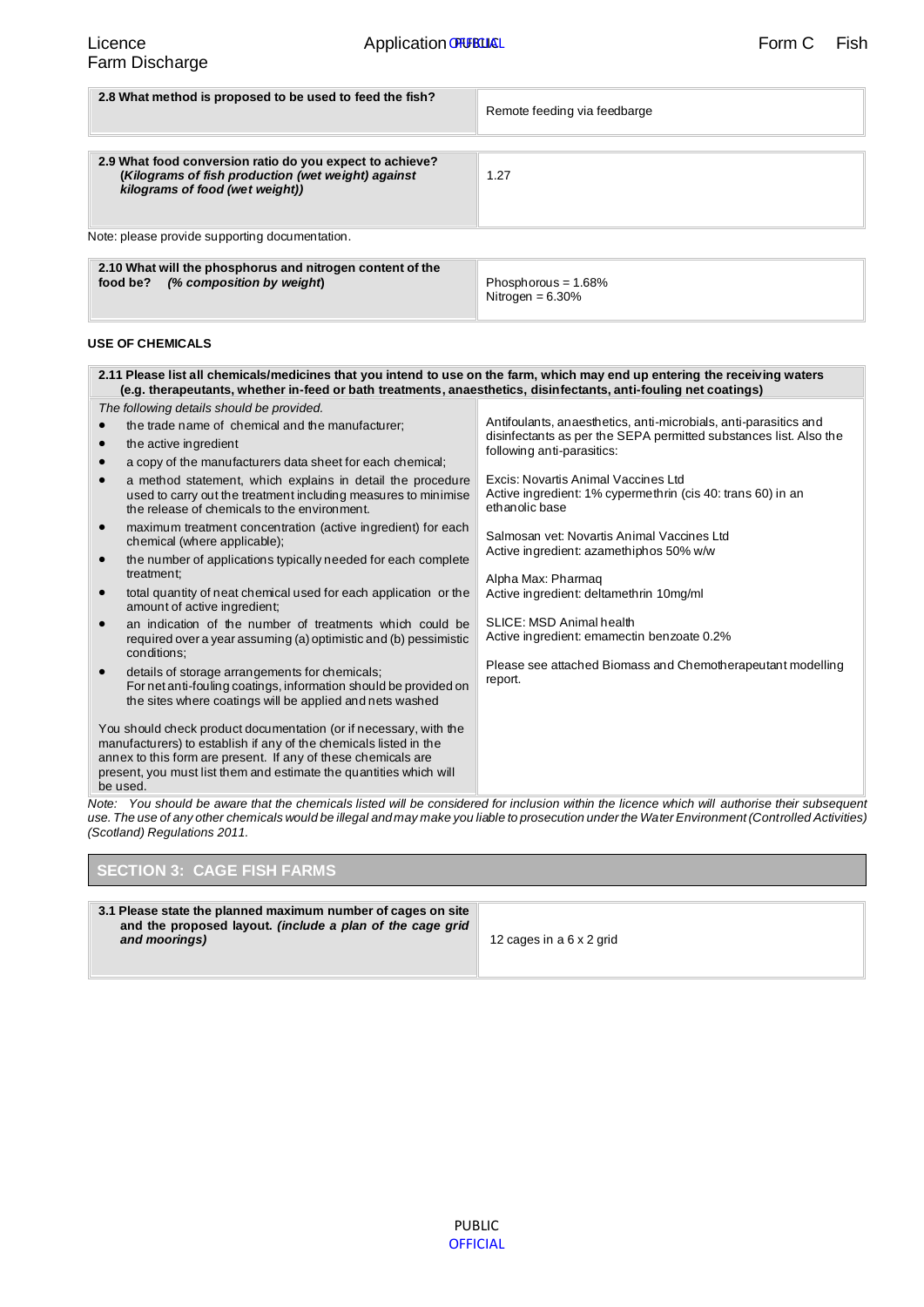

SCALE 1:2500 on A3



| 3.3 What is the average water depth below the cages? |        |
|------------------------------------------------------|--------|
| (from                                                | 32.9 m |
| bottom of the nets to loch bed in metres)            |        |

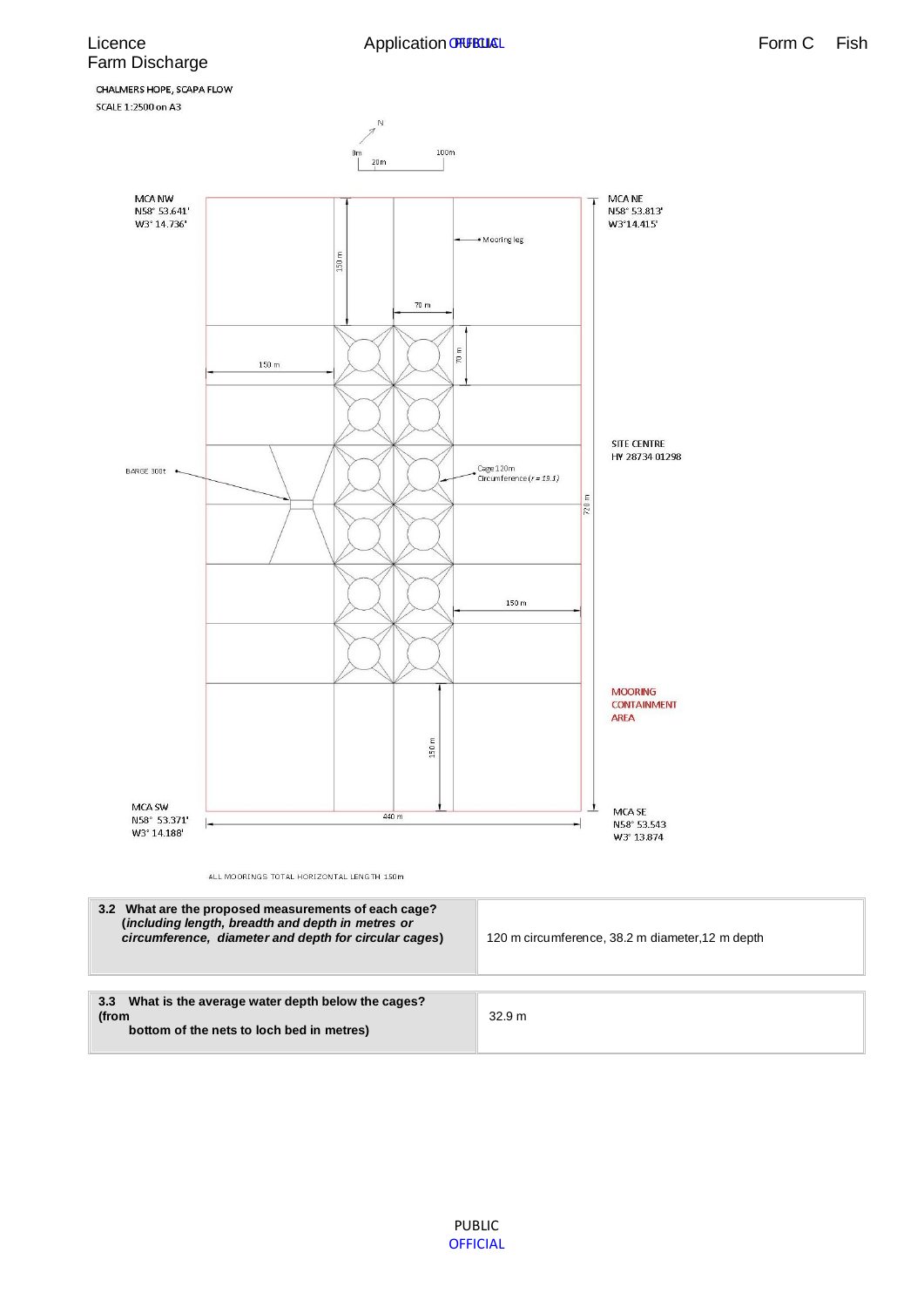| Licence<br>Farm Discharge                                                                                                                                                                                                                                                                           | <b>Application CRUBLICL</b> |                                                                                                                                                                                                                                                                                                                                                                                                                                                                                                                                                                                                                      | Form C | Fish. |
|-----------------------------------------------------------------------------------------------------------------------------------------------------------------------------------------------------------------------------------------------------------------------------------------------------|-----------------------------|----------------------------------------------------------------------------------------------------------------------------------------------------------------------------------------------------------------------------------------------------------------------------------------------------------------------------------------------------------------------------------------------------------------------------------------------------------------------------------------------------------------------------------------------------------------------------------------------------------------------|--------|-------|
| 3.4 SEPA will normally expect sites to be left fallow following<br>each production cycle. Please explain how this will be<br>achieved. If the cages are to be moved on a rotational<br>basis, you should provide a map showing the location of<br>sites which will be used as part of the rotation. |                             | Site will be stocked 22 months out of 24                                                                                                                                                                                                                                                                                                                                                                                                                                                                                                                                                                             |        |       |
| 3.5 Please state the type of mooring, e.g. single point or<br>corner anchors. If single point mooring, what will be the<br>radius of swing? (in metres)                                                                                                                                             |                             | Fixed mooring grid                                                                                                                                                                                                                                                                                                                                                                                                                                                                                                                                                                                                   |        |       |
| MINIMISING THE RELEASE OF POLLUTING MATTER                                                                                                                                                                                                                                                          |                             |                                                                                                                                                                                                                                                                                                                                                                                                                                                                                                                                                                                                                      |        |       |
| 3.6 How do you intend to minimise the deposition of food/fish<br>faeces underneath the cages.                                                                                                                                                                                                       |                             | Use of feed which has high inherent digestibility to minimise faecal<br>production. Use of automated feed barges which facilitates greater<br>control over feeding regimes which will reduce feed wastage and<br>uneaten feed pellets being deposited on the seabed.<br>Waste deposition will be kept to a minimum through strict<br>adherence to site biomass limits as recommended via modelling<br>and as specified by SEPA. Deposition of uneaten feed is to be<br>minimised through the use of underwater cameras in each cage<br>during feeding to effectively gauge fish appetite and prevent<br>overfeeding. |        |       |
| 3.7 SEPA will require you to provide full containment during the<br>bath treatment of fish with therapeutants. Please explain<br>how this will be achieved. (e.g. full tarpaulins, well boats)                                                                                                      |                             | Any bath treatments, should they be required, would be<br>administered using either a full tarpaulin or via a licenced wellboat.<br>The containment method will be chosen based on a number of<br>factors.<br>Quantity of chemical available based on 3hr and 24hr<br>1.<br>limits.<br>2.<br>Fish health<br>Wellboat availability.<br>3.                                                                                                                                                                                                                                                                             |        |       |
| 3.8 SEPA will expect you to minimise the treatment volume                                                                                                                                                                                                                                           |                             | The treatment volume will be reduced by 70% depending on the                                                                                                                                                                                                                                                                                                                                                                                                                                                                                                                                                         |        |       |
| within each cage during bath treatments. What will be the<br>treatment volume relative to the normal working cage<br>volume? (either in cubic metres or % reduction)                                                                                                                                |                             | medicine administered.                                                                                                                                                                                                                                                                                                                                                                                                                                                                                                                                                                                               |        |       |
| 3.9 Associated land based facilities: please describe any land                                                                                                                                                                                                                                      |                             | The existing site at Chalmers Hope is serviced from Stromness                                                                                                                                                                                                                                                                                                                                                                                                                                                                                                                                                        |        |       |

**based facilities which will be associated with the cages. This could include a shore base, staff facilities, net washing**  he existing site at Chalmers Hope is serviced from Stromness Harbour and Cooke Aquaculture shore base facilities at Lyness, Hoy.

Nets will be serviced at WJ Knox, Ayrshire.

Harvested fish will be landed deal haul at Stromness for onward transport to the Cooke processing plant at Kirkwall.

## **SECTION 4: LAND BASED FISH FARMS (INCLUDING HATCHERIES)**

**facilities or processing plants.**

| 4.1 What is the planned average and maximum volume<br>discharged in cubic metres per day?                                                                                                                                 | Average Vol.  | $m^3$ /day |
|---------------------------------------------------------------------------------------------------------------------------------------------------------------------------------------------------------------------------|---------------|------------|
|                                                                                                                                                                                                                           | Maximum Vol.  | $m^3$ /day |
|                                                                                                                                                                                                                           |               |            |
| 4.2 What is the planned maximum rate of flow of effluent in<br>litres per second?                                                                                                                                         | Maximum flow. | I/s        |
|                                                                                                                                                                                                                           |               |            |
| 4.3 How is the effluent to be treated before it is discharged?<br>This should describe facilities such as settlement ponds or<br>filters. (Should include dimensions of the pond or aperture<br>size of the filter mesh). |               |            |
| PUBLIC.                                                                                                                                                                                                                   |               |            |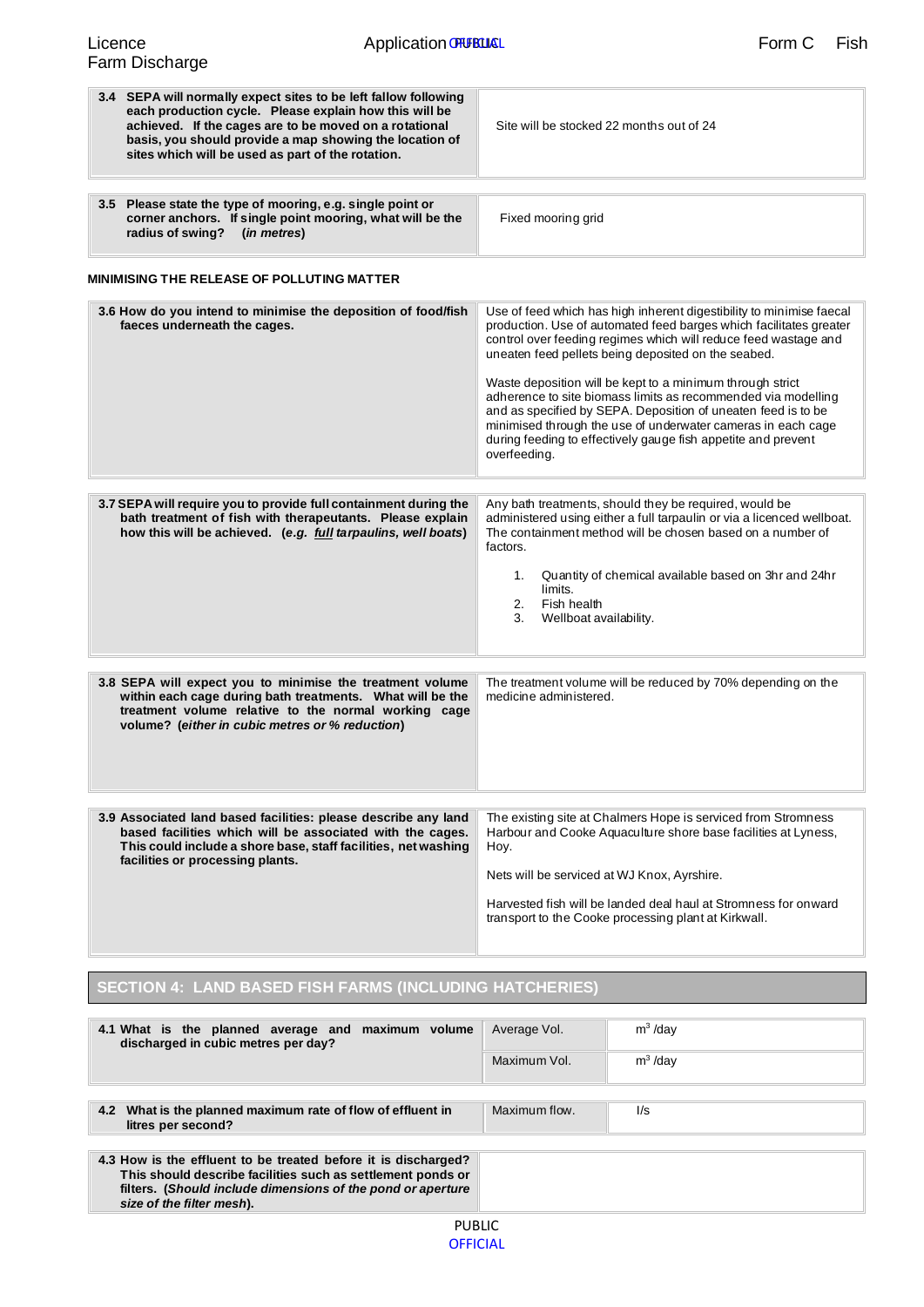**Provide expected quality of the discharge.**

 **Note: please submit design details of filter if available**

**4.4 How will the solid waste arising from the treatment facilities be handled? (***This should cover aspects such as the frequency of settlement pond desludging, the treatment of backwash from filters and the disposal of the waste***.)**

### **X ADDITIONAL INFORMATION SUBMITTED**

| <b>ADDITIONAL INFORMATION SUBMITTED</b><br>X.                                                |                                       |                                                                           |  |
|----------------------------------------------------------------------------------------------|---------------------------------------|---------------------------------------------------------------------------|--|
| Please reference additional supporting<br>documents submitted as part of this<br>application | Document name:<br>Document reference: | <b>Site Plan</b>                                                          |  |
|                                                                                              | Document name:<br>Document reference: | <b>Chart 1-10000</b>                                                      |  |
|                                                                                              | Document name:<br>Document reference: | <b>Modelling Data Collection Report</b>                                   |  |
|                                                                                              | Document name:<br>Document reference: | <b>ECE Modelling</b>                                                      |  |
|                                                                                              | Document name:<br>Document reference: | <b>NewDepomod Modelling Report</b>                                        |  |
|                                                                                              | Document name:<br>Document reference: | <b>Marine Modelling Report</b>                                            |  |
|                                                                                              | Document name:<br>Document reference: | <b>Environmental Monitoring Plan</b>                                      |  |
|                                                                                              | Document name:<br>Document reference: | <b>Production Plans</b>                                                   |  |
|                                                                                              | Document name:<br>Document reference  | Copies of the original Chalmers Hope CAR Licence and<br><b>Variations</b> |  |
|                                                                                              | Document name:<br>Document reference  | <b>Previous Benthic Reports</b>                                           |  |
|                                                                                              | Document name:<br>Document reference  | <b>Chemical Data Safety Sheets</b>                                        |  |